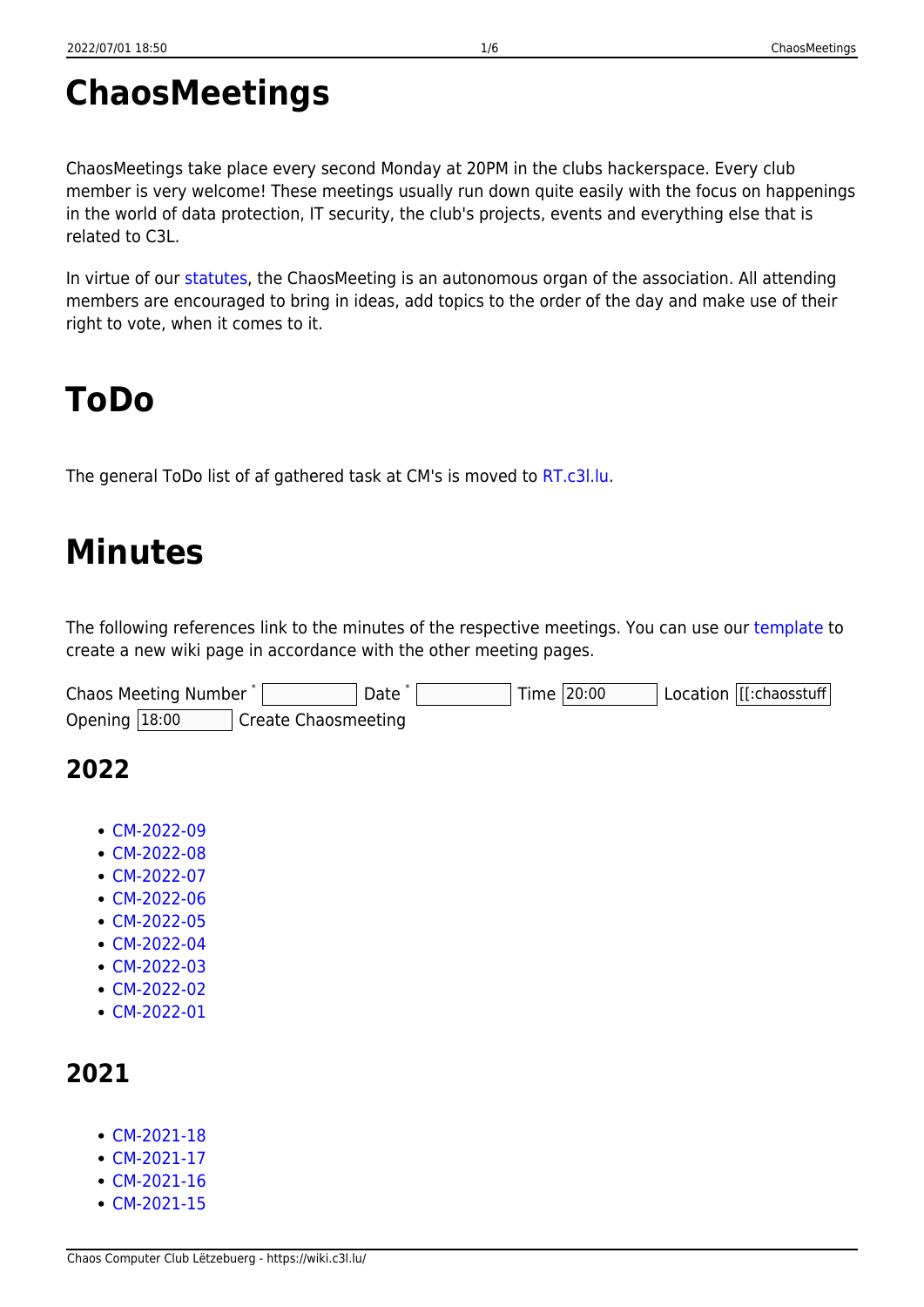**2020**

[CM-2020-15](https://wiki.c3l.lu/doku.php?id=lb:organization:chaosmeetings:2020:cm-2020-15) [CM-2020-14](https://wiki.c3l.lu/doku.php?id=lb:organization:chaosmeetings:2020:cm-2020-14) [CM-2020-13](https://wiki.c3l.lu/doku.php?id=lb:organization:chaosmeetings:2020:cm-2020-13) • [CM-2020-12](https://wiki.c3l.lu/doku.php?id=lb:organization:chaosmeetings:2020:cm-2020-12) • [CM-2020-11](https://wiki.c3l.lu/doku.php?id=lb:organization:chaosmeetings:2020:cm-2020-11) [CM-2020-10](https://wiki.c3l.lu/doku.php?id=lb:organization:chaosmeetings:2020:cm-2020-10) • [CM-2020-09](https://wiki.c3l.lu/doku.php?id=lb:organization:chaosmeetings:2020:cm-2020-09) • [CM-2020-08](https://wiki.c3l.lu/doku.php?id=lb:organization:chaosmeetings:2020:cm-2020-08) • [CM-2020-07](https://wiki.c3l.lu/doku.php?id=lb:organization:chaosmeetings:2020:cm-2020-07) [CM-2020-06](https://wiki.c3l.lu/doku.php?id=lb:organization:chaosmeetings:2020:cm-2020-06) • [CM-2020-05](https://wiki.c3l.lu/doku.php?id=lb:organization:chaosmeetings:2020:cm-2020-05) [CM-2020-04](https://wiki.c3l.lu/doku.php?id=lb:organization:chaosmeetings:2020:cm-2020-04) [CM-2020-03](https://wiki.c3l.lu/doku.php?id=lb:organization:chaosmeetings:2020:cm-2020-03) • [CM-2020-02](https://wiki.c3l.lu/doku.php?id=lb:organization:chaosmeetings:2020:cm-2020-02) [CM-2020-01](https://wiki.c3l.lu/doku.php?id=lb:organization:chaosmeetings:2020:cm-2020-01)

• [CM-2019-18](https://wiki.c3l.lu/doku.php?id=lb:organization:chaosmeetings:2019:cm-2019-18)

[CM-2021-14](https://wiki.c3l.lu/doku.php?id=lb:organization:chaosmeetings:2021:cm-2021-14) [CM-2021-13](https://wiki.c3l.lu/doku.php?id=lb:organization:chaosmeetings:2021:cm-2021-13) • [CM-2021-12](https://wiki.c3l.lu/doku.php?id=lb:organization:chaosmeetings:2021:cm-2021-12) [CM-2021-11](https://wiki.c3l.lu/doku.php?id=lb:organization:chaosmeetings:2021:cm-2021-11) [CM-2021-10](https://wiki.c3l.lu/doku.php?id=lb:organization:chaosmeetings:2021:cm-2021-10) [CM-2021-09](https://wiki.c3l.lu/doku.php?id=lb:organization:chaosmeetings:2021:cm-2021-09) [CM-2021-08](https://wiki.c3l.lu/doku.php?id=lb:organization:chaosmeetings:2021:cm-2021-08) • [CM-2021-07](https://wiki.c3l.lu/doku.php?id=lb:organization:chaosmeetings:2021:cm-2021-07) [CM-2021-06](https://wiki.c3l.lu/doku.php?id=lb:organization:chaosmeetings:2021:cm-2021-06) • [CM-2021-05](https://wiki.c3l.lu/doku.php?id=lb:organization:chaosmeetings:2021:cm-2021-05) [CM-2021-04](https://wiki.c3l.lu/doku.php?id=lb:organization:chaosmeetings:2021:cm-2021-04) • [CM-2021-03](https://wiki.c3l.lu/doku.php?id=lb:organization:chaosmeetings:2021:cm-2021-03) • [CM-2021-02](https://wiki.c3l.lu/doku.php?id=lb:organization:chaosmeetings:2021:cm-2021-02) [CM-2021-01](https://wiki.c3l.lu/doku.php?id=lb:organization:chaosmeetings:2021:cm-2021-01)

- [CM-2019-17](https://wiki.c3l.lu/doku.php?id=lb:organization:chaosmeetings:2019:cm-2019-17)
- 
- [CM-2019-16](https://wiki.c3l.lu/doku.php?id=lb:organization:chaosmeetings:2019:cm-2019-16)
- 
- [CM-2019-15](https://wiki.c3l.lu/doku.php?id=lb:organization:chaosmeetings:2019:cm-2019-15)
- 
- [CM-2019-14](https://wiki.c3l.lu/doku.php?id=lb:organization:chaosmeetings:2019:cm-2019-14)
- [CM-2019-13](https://wiki.c3l.lu/doku.php?id=lb:organization:chaosmeetings:2019:cm-2019-13)
- 
- [CM-2019-12](https://wiki.c3l.lu/doku.php?id=lb:organization:chaosmeetings:2019:cm-2019-12)
- [CM-2019-11](https://wiki.c3l.lu/doku.php?id=lb:organization:chaosmeetings:2019:cm-2019-11)
- [CM-2019-10](https://wiki.c3l.lu/doku.php?id=lb:organization:chaosmeetings:2019:cm-2019-10)
- 
- [CM-2019-09](https://wiki.c3l.lu/doku.php?id=lb:organization:chaosmeetings:2019:cm-2019-09)
- [CM-2019-08](https://wiki.c3l.lu/doku.php?id=lb:organization:chaosmeetings:2019:cm-2019-08)
- [CM-2019-07](https://wiki.c3l.lu/doku.php?id=lb:organization:chaosmeetings:2019:cm-2019-07)
- [CM-2019-06](https://wiki.c3l.lu/doku.php?id=lb:organization:chaosmeetings:2019:cm-2019-06)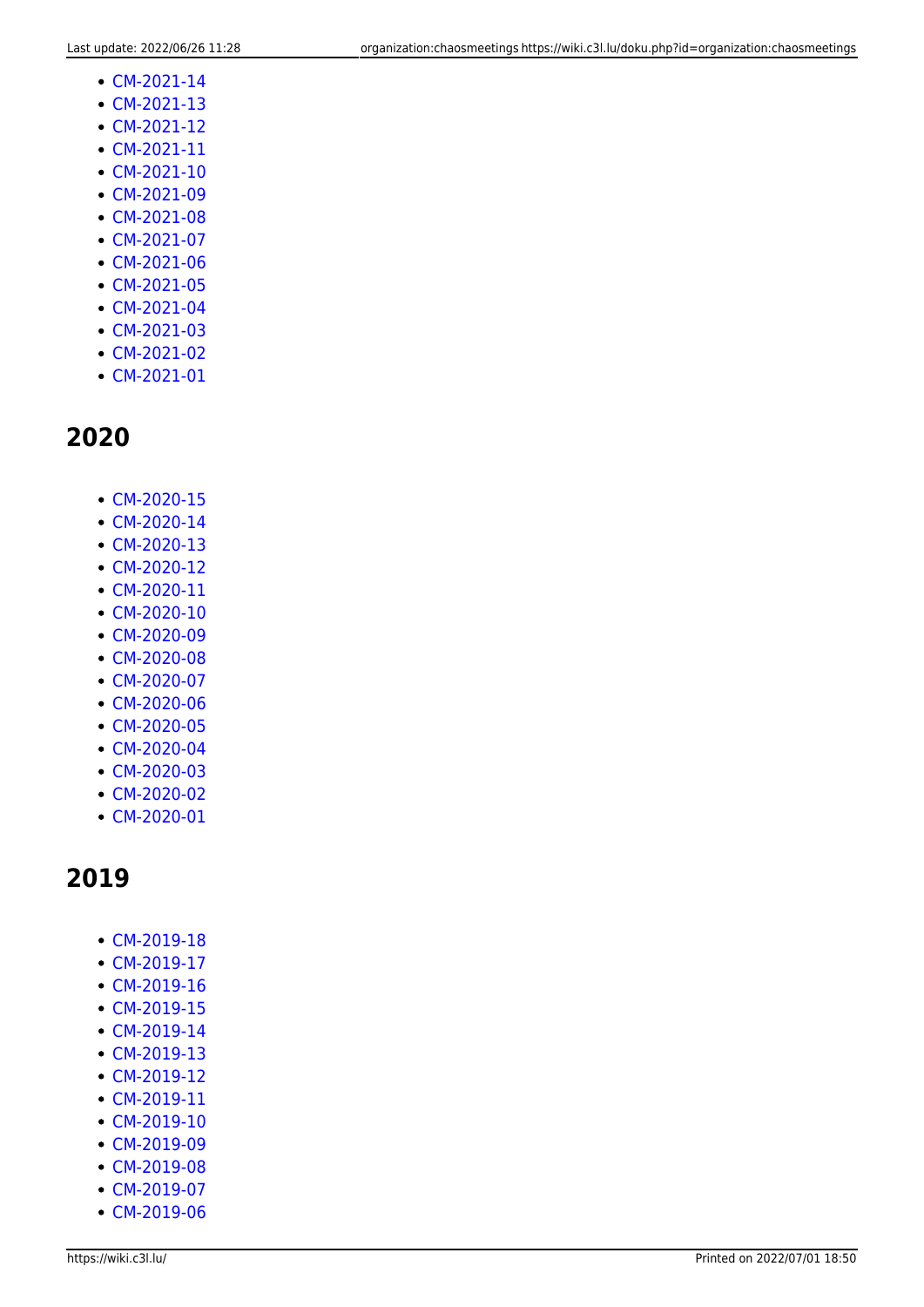- [CM-2019-05](https://wiki.c3l.lu/doku.php?id=lb:organization:chaosmeetings:2019:cm-2019-05)
- [CM-2019-04](https://wiki.c3l.lu/doku.php?id=lb:organization:chaosmeetings:2019:cm-2019-04)
- [CM-2019-03](https://wiki.c3l.lu/doku.php?id=lb:organization:chaosmeetings:2019:cm-2019-03)
- [CM-2019-02](https://wiki.c3l.lu/doku.php?id=lb:organization:chaosmeetings:2019:cm-2019-02)
- [CM-2019-01](https://wiki.c3l.lu/doku.php?id=lb:organization:chaosmeetings:2019:cm-2019-01)

- [CM-2018-21](https://wiki.c3l.lu/doku.php?id=lb:organization:chaosmeetings:2018:cm-2018-21)
- [CM-2018-20](https://wiki.c3l.lu/doku.php?id=lb:organization:chaosmeetings:2018:cm-2018-20)
- [CM-2018-19](https://wiki.c3l.lu/doku.php?id=lb:organization:chaosmeetings:2018:cm-2018-19)
- [CM-2018-18](https://wiki.c3l.lu/doku.php?id=lb:organization:chaosmeetings:2018:cm-2018-18)
- [CM-2018-17](https://wiki.c3l.lu/doku.php?id=lb:organization:chaosmeetings:2018:cm-2018-17)
- [CM-2018-16](https://wiki.c3l.lu/doku.php?id=lb:organization:chaosmeetings:2018:cm-2018-16)
- [CM-2018-15](https://wiki.c3l.lu/doku.php?id=lb:organization:chaosmeetings:2018:cm-2018-15)
- [CM-2018-14](https://wiki.c3l.lu/doku.php?id=lb:organization:chaosmeetings:2018:cm-2018-14)
- [CM-2018-13](https://wiki.c3l.lu/doku.php?id=lb:organization:chaosmeetings:2018:cm-2018-13)
- [CM-2018-12](https://wiki.c3l.lu/doku.php?id=lb:organization:chaosmeetings:2018:cm-2018-12)
- [CM-2018-11](https://wiki.c3l.lu/doku.php?id=lb:organization:chaosmeetings:2018:cm-2018-11)
- [CM-2018-10](https://wiki.c3l.lu/doku.php?id=lb:organization:chaosmeetings:2018:cm-2018-10)
- [CM-2018-09](https://wiki.c3l.lu/doku.php?id=lb:organization:chaosmeetings:2018:cm-2018-09)
- [CM-2018-08](https://wiki.c3l.lu/doku.php?id=lb:organization:chaosmeetings:2018:cm-2018-08)
- [CM-2018-07](https://wiki.c3l.lu/doku.php?id=lb:organization:chaosmeetings:2018:cm-2018-07)
- [CM-2018-06](https://wiki.c3l.lu/doku.php?id=lb:organization:chaosmeetings:2018:cm-2018-06)
- [CM-2018-05](https://wiki.c3l.lu/doku.php?id=lb:organization:chaosmeetings:2018:cm-2018-05)
- [CM-2018-04](https://wiki.c3l.lu/doku.php?id=lb:organization:chaosmeetings:2018:cm-2018-04)
- [CM-2018-03](https://wiki.c3l.lu/doku.php?id=lb:organization:chaosmeetings:2018:cm-2018-03)
- [CM-2018-02](https://wiki.c3l.lu/doku.php?id=lb:organization:chaosmeetings:2018:cm-2018-02)
- [CM-2018-01](https://wiki.c3l.lu/doku.php?id=lb:organization:chaosmeetings:2018:cm-2018-01)

#### **2017**

- [CM-2017-33](https://wiki.c3l.lu/doku.php?id=lb:organization:chaosmeetings:2017:cm-2017-33)
- [CM-2017-32](https://wiki.c3l.lu/doku.php?id=lb:organization:chaosmeetings:2017:cm-2017-32)
- [CM-2017-31](https://wiki.c3l.lu/doku.php?id=lb:organization:chaosmeetings:2017:cm-2017-31)
- [CM-2017-30](https://wiki.c3l.lu/doku.php?id=lb:organization:chaosmeetings:2017:cm-2017-30)
- [CM-2017-29](https://wiki.c3l.lu/doku.php?id=lb:organization:chaosmeetings:2017:cm-2017-29)
- [CM-2017-28](https://wiki.c3l.lu/doku.php?id=lb:organization:chaosmeetings:2017:cm-2017-28)
- $\cdot$  [CM-2017-27](https://wiki.c3l.lu/doku.php?id=lb:organization:chaosmeetings:2017:cm-2017-27)
- [CM-2017-26](https://wiki.c3l.lu/doku.php?id=lb:organization:chaosmeetings:2017:cm-2017-26)
- [CM-2017-25](https://wiki.c3l.lu/doku.php?id=organization:chaosmeetings:2017:cm-2017-25)
- [CM-2017-24](https://wiki.c3l.lu/doku.php?id=organization:chaosmeetings:2017:cm-2017-24)
- [CM-2017-23](https://wiki.c3l.lu/doku.php?id=organization:chaosmeetings:2017:cm-2017-23)
- [CM-2017-22](https://wiki.c3l.lu/doku.php?id=lb:organization:chaosmeetings:2017:cm-2017-22)
- [CM-2017-21](https://wiki.c3l.lu/doku.php?id=lb:organization:chaosmeetings:2017:cm-2017-21)
- [CM-2017-20](https://wiki.c3l.lu/doku.php?id=lb:organization:chaosmeetings:2017:cm-2017-20)
- [CM-2017-19](https://wiki.c3l.lu/doku.php?id=lb:organization:chaosmeetings:2017:cm-2017-19)
- [CM-2017-18](https://wiki.c3l.lu/doku.php?id=lb:organization:chaosmeetings:2017:cm-2017-18)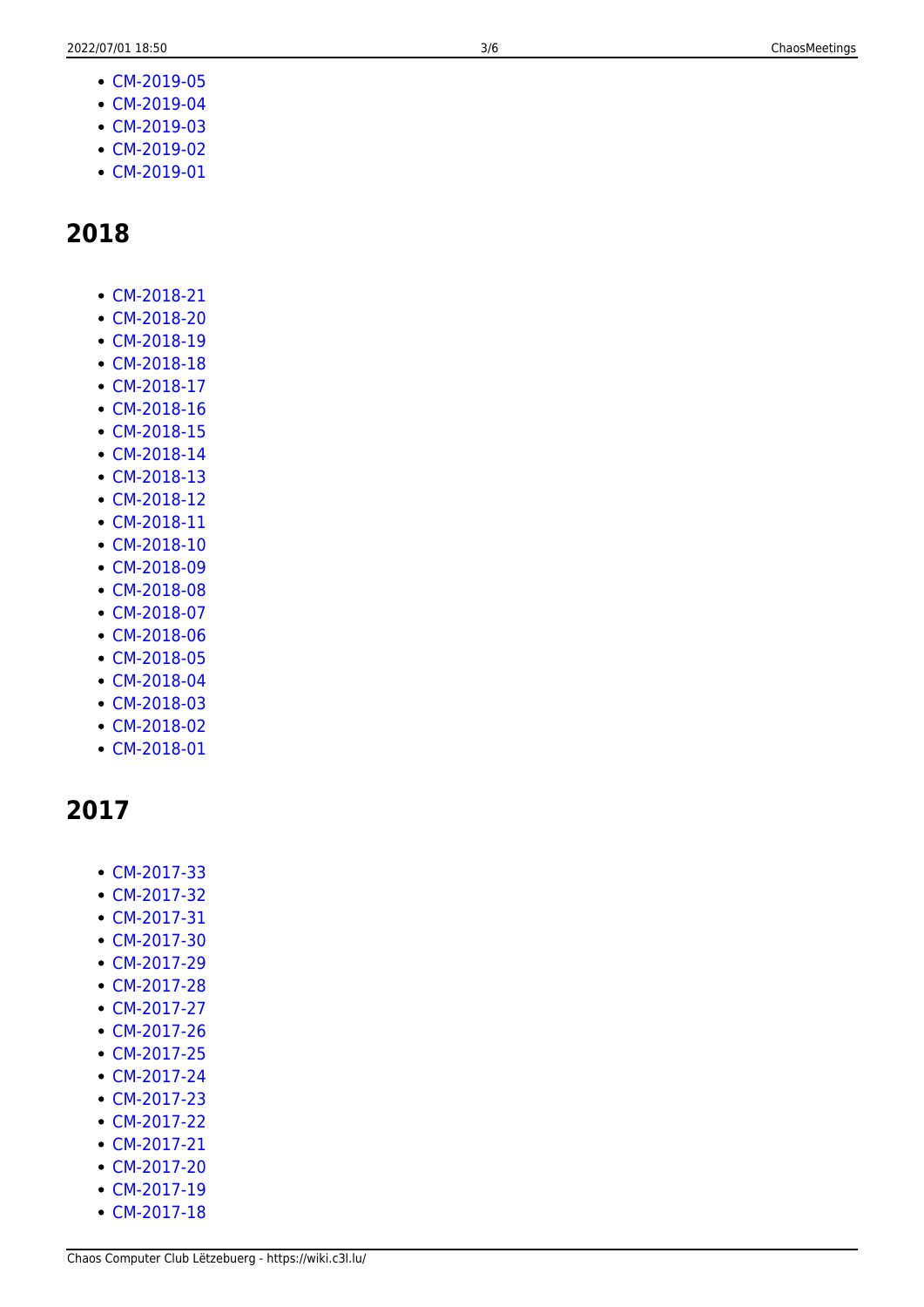- [CM-2017-17](https://wiki.c3l.lu/doku.php?id=lb:organization:chaosmeetings:2017:cm-2017-17)
- [CM-2017-16](https://wiki.c3l.lu/doku.php?id=organization:chaosmeetings:2017:cm-2017-16)
- [CM-2017-15](https://wiki.c3l.lu/doku.php?id=lb:organization:chaosmeetings:2017:cm-2017-15)
- [CM-2017-14](https://wiki.c3l.lu/doku.php?id=lb:organization:chaosmeetings:2017:cm-2017-14)
- [CM-2017-13](https://wiki.c3l.lu/doku.php?id=lb:organization:chaosmeetings:2017:cm-2017-13)
- [CM-2017-12](https://wiki.c3l.lu/doku.php?id=organization:chaosmeetings:2017:cm-2017-12)
- [CM-2017-11](https://wiki.c3l.lu/doku.php?id=lb:organization:chaosmeetings:2017:cm-2017-11)
- [CM-2017-10](https://wiki.c3l.lu/doku.php?id=lb:organization:chaosmeetings:2017:cm-2017-10)
- [CM-2017-09](https://wiki.c3l.lu/doku.php?id=lb:organization:chaosmeetings:2017:cm-2017-09)
- [CM-2017-08](https://wiki.c3l.lu/doku.php?id=lb:organization:chaosmeetings:2017:cm-2017-08)
- [CM-2017-07](https://wiki.c3l.lu/doku.php?id=organization:chaosmeetings:2017:cm-2017-07)
- [CM-2017-06](https://wiki.c3l.lu/doku.php?id=lb:organization:chaosmeetings:2017:cm-2017-06)
- [CM-2017-05](https://wiki.c3l.lu/doku.php?id=lb:organization:chaosmeetings:2017:cm-2017-05)
- [CM-2017-04](https://wiki.c3l.lu/doku.php?id=organization:chaosmeetings:2017:cm-2017-04)
- [CM-2017-03](https://wiki.c3l.lu/doku.php?id=organization:chaosmeetings:2017:cm-2017-03)
- [CM-2017-02](https://wiki.c3l.lu/doku.php?id=organization:chaosmeetings:2017:cm-2017-02)
- [CM-2017-01](https://wiki.c3l.lu/doku.php?id=organization:chaosmeetings:2017:cm-2017-01)

- [CM-2016-49](https://wiki.c3l.lu/doku.php?id=organization:chaosmeetings:2016:cm-2016-49)
- [CM-2016-48](https://wiki.c3l.lu/doku.php?id=organization:chaosmeetings:2016:cm-2016-48)
- [CM-2016-47](https://wiki.c3l.lu/doku.php?id=organization:chaosmeetings:2016:cm-2016-47)
- [CM-2016-46](https://wiki.c3l.lu/doku.php?id=organization:chaosmeetings:2016:cm-2016-46)
- [CM-2016-45](https://wiki.c3l.lu/doku.php?id=organization:chaosmeetings:2016:cm-2016-45)
- [CM-2016-44](https://wiki.c3l.lu/doku.php?id=organization:chaosmeetings:2016:cm-2016-44)
- [CM-2016-43](https://wiki.c3l.lu/doku.php?id=organization:chaosmeetings:2016:cm-2016-43)
- [CM-2016-42](https://wiki.c3l.lu/doku.php?id=organization:chaosmeetings:2016:cm-2016-42)
- [CM-2016-41](https://wiki.c3l.lu/doku.php?id=organization:chaosmeetings:2016:cm-2016-41)
- [CM-2016-40](https://wiki.c3l.lu/doku.php?id=organization:chaosmeetings:2016:cm-2016-40)
- [CM-2016-39](https://wiki.c3l.lu/doku.php?id=organization:chaosmeetings:2016:cm-2016-39)
- [CM-2016-38](https://wiki.c3l.lu/doku.php?id=organization:chaosmeetings:2016:cm-2016-38)
- [CM-2016-37](https://wiki.c3l.lu/doku.php?id=organization:chaosmeetings:2016:cm-2016-37)
- [CM-2016-36](https://wiki.c3l.lu/doku.php?id=organization:chaosmeetings:2016:cm-2016-36)
- [CM-2016-35](https://wiki.c3l.lu/doku.php?id=organization:chaosmeetings:2016:cm-2016-35)
- [CM-2016-34](https://wiki.c3l.lu/doku.php?id=organization:chaosmeetings:2016:cm-2016-34)
- [CM-2016-33](https://wiki.c3l.lu/doku.php?id=organization:chaosmeetings:2016:cm-2016-33)
- [CM-2016-32](https://wiki.c3l.lu/doku.php?id=organization:chaosmeetings:2016:cm-2016-32)
- [CM-2016-31](https://wiki.c3l.lu/doku.php?id=organization:chaosmeetings:2016:cm-2016-31)
- [CM-2016-30](https://wiki.c3l.lu/doku.php?id=organization:chaosmeetings:2016:cm-2016-30)
- [CM-2016-29](https://wiki.c3l.lu/doku.php?id=organization:chaosmeetings:2016:cm-2016-29)
- [CM-2016-28](https://wiki.c3l.lu/doku.php?id=organization:chaosmeetings:2016:cm-2016-28)
- [CM-2016-27](https://wiki.c3l.lu/doku.php?id=organization:chaosmeetings:2016:cm-2016-27)
- [CM-2016-26](https://wiki.c3l.lu/doku.php?id=organization:chaosmeetings:2016:cm-2016-26)
- [CM-2016-25](https://wiki.c3l.lu/doku.php?id=organization:chaosmeetings:2016:cm-2016-25)
- [CM-2016-24](https://wiki.c3l.lu/doku.php?id=organization:chaosmeetings:2016:cm-2016-24)
- [CM-2016-23](https://wiki.c3l.lu/doku.php?id=organization:chaosmeetings:2016:cm-2016-23)
- [CM-2016-22](https://wiki.c3l.lu/doku.php?id=organization:chaosmeetings:2016:cm-2016-22)
- [CM-2016-21](https://wiki.c3l.lu/doku.php?id=organization:chaosmeetings:2016:cm-2016-21)
- [CM-2016-20](https://wiki.c3l.lu/doku.php?id=organization:chaosmeetings:2016:cm-2016-20)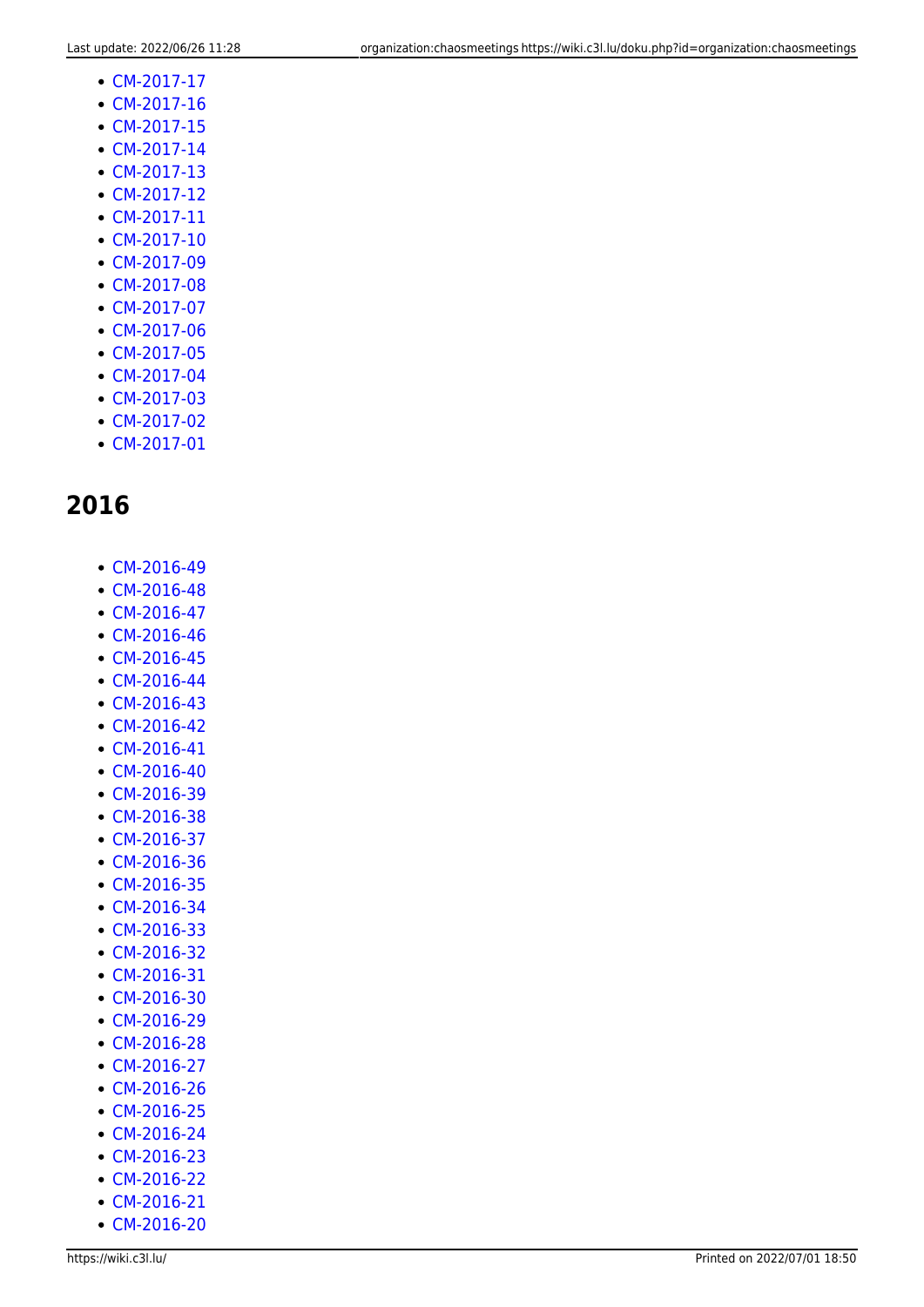• [CM-2015-26](https://wiki.c3l.lu/doku.php?id=organization:chaosmeetings:2015:cm-2015-26) • [CM-2015-25](https://wiki.c3l.lu/doku.php?id=organization:chaosmeetings:2015:cm-2015-25) • [CM-2015-24](https://wiki.c3l.lu/doku.php?id=organization:chaosmeetings:2015:cm-2015-24) • [CM-2015-23](https://wiki.c3l.lu/doku.php?id=organization:chaosmeetings:2015:cm-2015-23) [CM-2015-22](https://wiki.c3l.lu/doku.php?id=organization:chaosmeetings:2015:cm-2015-22) • [CM-2015-21](https://wiki.c3l.lu/doku.php?id=organization:chaosmeetings:2015:cm-2015-21) [CM-2015-20](https://wiki.c3l.lu/doku.php?id=organization:chaosmeetings:2015:cm-2015-20) [CM-2015-19](https://wiki.c3l.lu/doku.php?id=organization:chaosmeetings:2015:cm-2015-19) • [CM-2015-18](https://wiki.c3l.lu/doku.php?id=organization:chaosmeetings:2015:cm-2015-18) • [CM-2015-17](https://wiki.c3l.lu/doku.php?id=organization:chaosmeetings:2015:cm-2015-17) [CM-2015-16](https://wiki.c3l.lu/doku.php?id=organization:chaosmeetings:2015:cm-2015-16) • [CM-2015-15](https://wiki.c3l.lu/doku.php?id=organization:chaosmeetings:2015:cm-2015-15) • [CM-2015-14](https://wiki.c3l.lu/doku.php?id=organization:chaosmeetings:2015:cm-2015-14) • [CM-2015-13](https://wiki.c3l.lu/doku.php?id=organization:chaosmeetings:2015:cm-2015-13) • [CM-2015-12](https://wiki.c3l.lu/doku.php?id=organization:chaosmeetings:2015:cm-2015-12) • [CM-2015-11](https://wiki.c3l.lu/doku.php?id=organization:chaosmeetings:2015:cm-2015-11) [CM-2015-10](https://wiki.c3l.lu/doku.php?id=organization:chaosmeetings:2015:cm-2015-10) • [CM-2015-09](https://wiki.c3l.lu/doku.php?id=organization:chaosmeetings:2015:cm-2015-09) • [CM-2015-08](https://wiki.c3l.lu/doku.php?id=organization:chaosmeetings:2015:cm-2015-08) • [CM-2015-07](https://wiki.c3l.lu/doku.php?id=organization:chaosmeetings:2015:cm-2015-07) [CM-2015-06](https://wiki.c3l.lu/doku.php?id=organization:chaosmeetings:2015:cm-2015-06) • [CM-2015-05](https://wiki.c3l.lu/doku.php?id=organization:chaosmeetings:2015:cm-2015-05) • [CM-2015-04](https://wiki.c3l.lu/doku.php?id=organization:chaosmeetings:2015:cm-2015-04) • [CM-2015-03](https://wiki.c3l.lu/doku.php?id=organization:chaosmeetings:2015:cm-2015-03) • [CM-2015-02](https://wiki.c3l.lu/doku.php?id=organization:chaosmeetings:2015:cm-2015-02) [CM-2015-01](https://wiki.c3l.lu/doku.php?id=organization:chaosmeetings:2015:cm-2015-01)

- [CM-2016-19](https://wiki.c3l.lu/doku.php?id=organization:chaosmeetings:2016:cm-2016-19)
	- [CM-2016-18](https://wiki.c3l.lu/doku.php?id=organization:chaosmeetings:2016:cm-2016-18) • [CM-2016-17](https://wiki.c3l.lu/doku.php?id=organization:chaosmeetings:2016:cm-2016-17)

[CM-2016-16](https://wiki.c3l.lu/doku.php?id=organization:chaosmeetings:2016:cm-2016-16) [CM-2016-15](https://wiki.c3l.lu/doku.php?id=organization:chaosmeetings:2016:cm-2016-15) [CM-2016-14](https://wiki.c3l.lu/doku.php?id=organization:chaosmeetings:2016:cm-2016-14) • [CM-2016-13](https://wiki.c3l.lu/doku.php?id=organization:chaosmeetings:2016:cm-2016-13) • [CM-2016-12](https://wiki.c3l.lu/doku.php?id=organization:chaosmeetings:2016:cm-2016-12) [CM-2016-11](https://wiki.c3l.lu/doku.php?id=organization:chaosmeetings:2016:cm-2016-11) [CM-2016-10](https://wiki.c3l.lu/doku.php?id=organization:chaosmeetings:2016:cm-2016-10) [CM-2016-09](https://wiki.c3l.lu/doku.php?id=organization:chaosmeetings:2016:cm-2016-09) • [CM-2016-08](https://wiki.c3l.lu/doku.php?id=organization:chaosmeetings:2016:cm-2016-08) • [CM-2016-07](https://wiki.c3l.lu/doku.php?id=organization:chaosmeetings:2016:cm-2016-07) • [CM-2016-06](https://wiki.c3l.lu/doku.php?id=organization:chaosmeetings:2016:cm-2016-06) • [CM-2016-05](https://wiki.c3l.lu/doku.php?id=organization:chaosmeetings:2016:cm-2016-05) • [CM-2016-04](https://wiki.c3l.lu/doku.php?id=organization:chaosmeetings:2016:cm-2016-04) [CM-2016-03](https://wiki.c3l.lu/doku.php?id=organization:chaosmeetings:2016:cm-2016-03) • [CM-2016-02](https://wiki.c3l.lu/doku.php?id=organization:chaosmeetings:2016:cm-2016-02) [CM-2016-01](https://wiki.c3l.lu/doku.php?id=organization:chaosmeetings:2016:cm-2016-01)

- 
- 
- 
- 
- 
- 
- 
- 
- 
- 
- 
- 
- 
- 
- 
- 
- 
- 
- 
- 
- 
- 
- 
- 
- 
- 
-